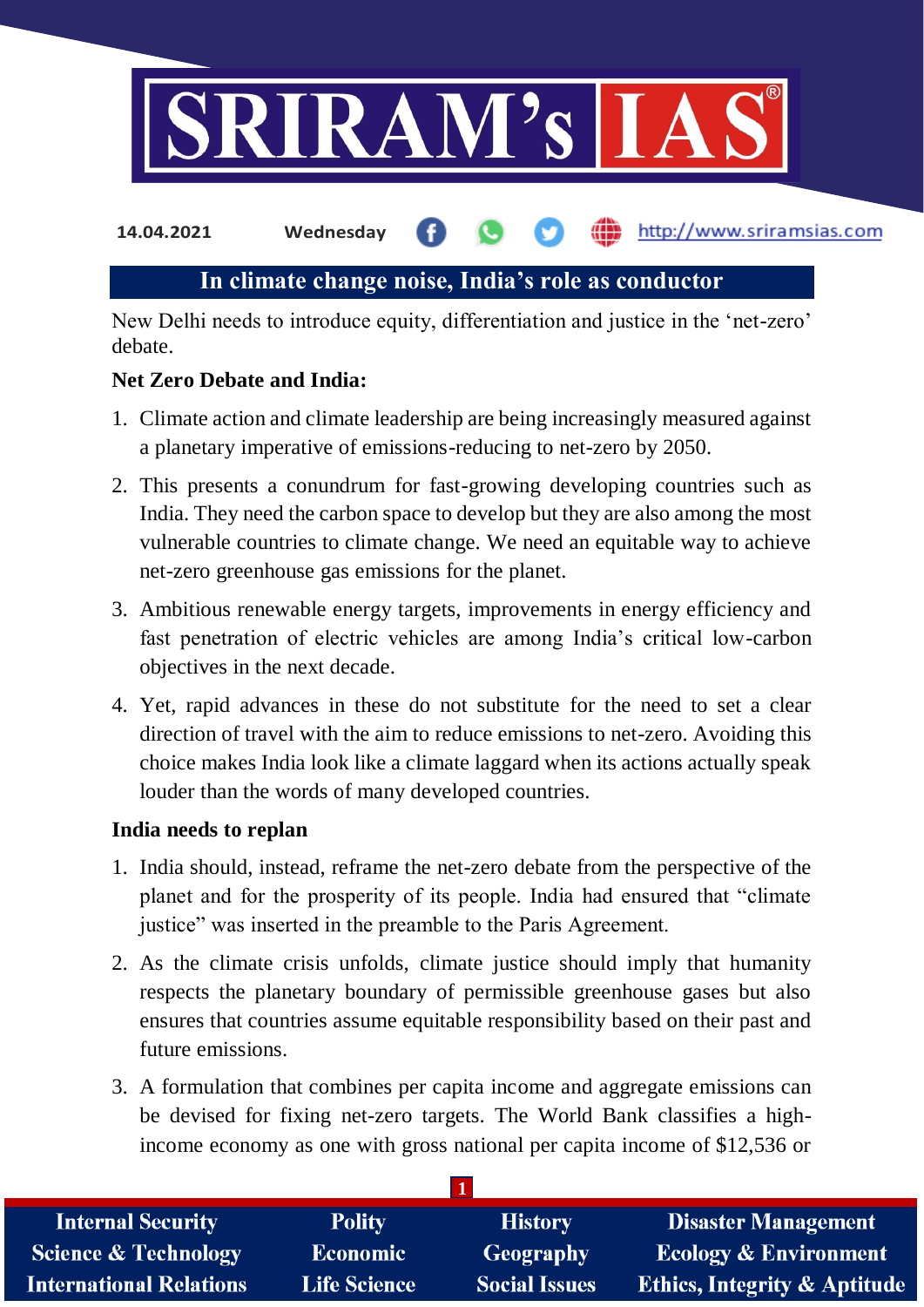

#### http://www.sriramsias.com **14.04.2021 Wednesday**

more in 2019 prices. Any high-income country should not get more than 15- 20 years to achieve net-zero emissions from 2020 onwards.

- 4. This would imply that the European Union or the United States reach netzero no later than 2035-40, rather than 2050 as they currently propose.
- 5. China will enter this income category after 2025, so it should achieve netzero by 2045, rather than 2060 as it proposes. India is expected to become a high-income economy around 2050, and it should target net-zero close to 2070.
- 6. As a recent Council on Energy, Environment and Water report shows, today's high-income countries would still have a much longer transition period between peaking emissions and net-zero than India would get.

# **BIMSTEC needs to reinvent itself**

The foreign ministers of BIMSTEC (the Bay of Bengal Initiative for Multi-Sectoral Technical and Economic Cooperation) met virtually on April 1.

## **The Bangkok Declaration**

Established as a grouping of four nations — India, Thailand, Bangladesh and Sri Lanka — through the Bangkok Declaration of 1997 to promote rapid economic development, BIMSTEC was expanded later to include three more countries — Myanmar, Nepal and Bhutan.

#### **Recent decisions**

- 1. Two and a half years after the Kathmandu Summit 2018, the grouping stands ready to move forward. The foreign ministers cleared the draft for the BIMSTEC charter, recommending its early adoption.
- 2. The ministers also conveyed their support for the Master Plan for Transport Connectivity, which will be adopted at the next summit.

| <b>Internal Security</b>        | <b>Polity</b>       | <b>History</b>       | <b>Disaster Management</b>              |  |  |  |
|---------------------------------|---------------------|----------------------|-----------------------------------------|--|--|--|
| <b>Science &amp; Technology</b> | <b>Economic</b>     | <b>Geography</b>     | <b>Ecology &amp; Environment</b>        |  |  |  |
| <b>International Relations</b>  | <b>Life Science</b> | <b>Social Issues</b> | <b>Ethics, Integrity &amp; Aptitude</b> |  |  |  |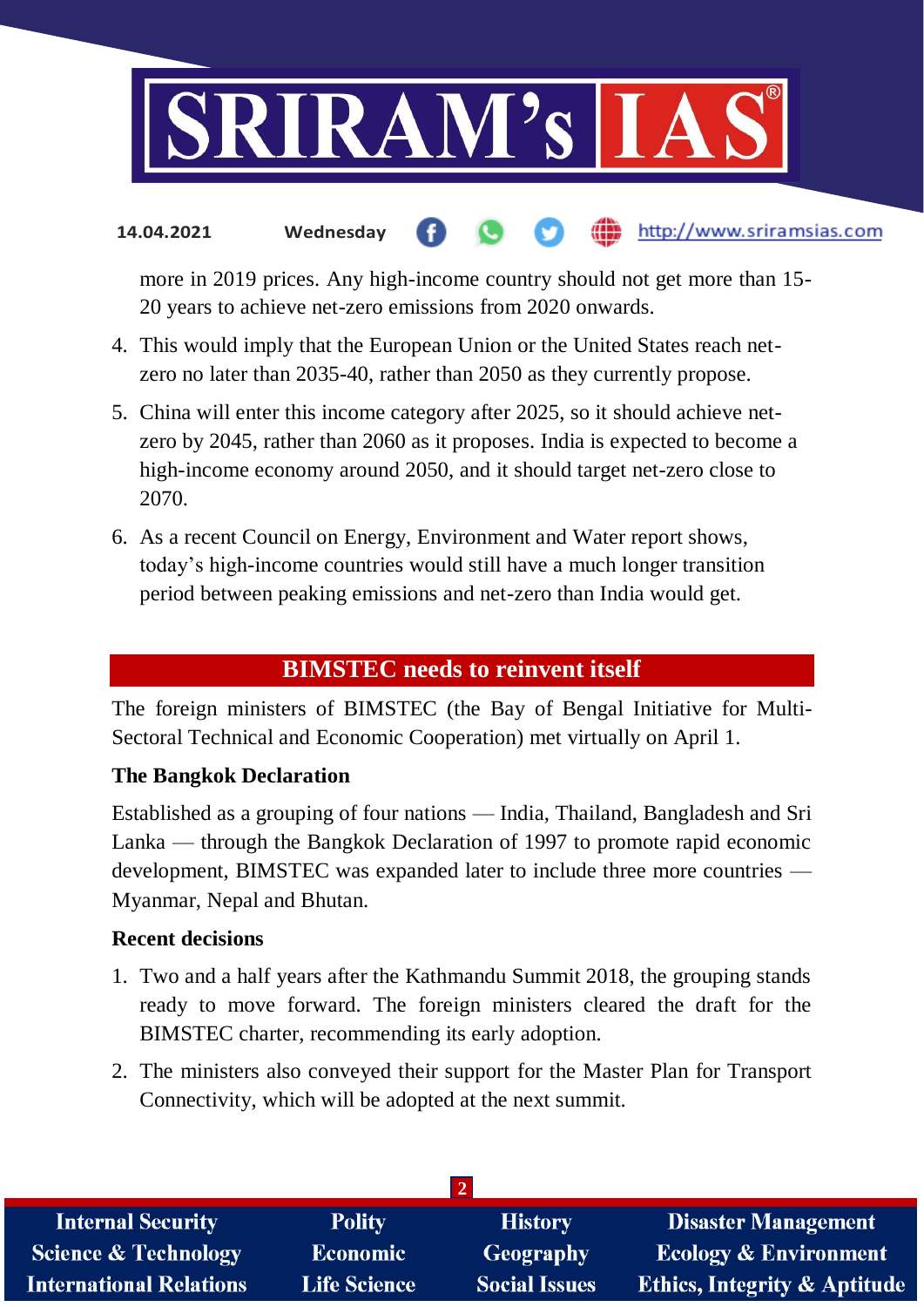



# **The BIMSTEC Free Trade Area Framework Agreement**

- 1. What has been missing from recent deliberations is a reference to the lack of progress on the trade and economic dossier.
- 2. A January 2018 study by the Federation of Indian Chambers of Commerce and Industry had suggested that BIMSTEC urgently needed a comprehensive Free Trade Agreement to be a real game-changer.

| <b>Internal Security</b>        | <b>Polity</b>       | <b>History</b>       | <b>Disaster Management</b>              |  |  |  |
|---------------------------------|---------------------|----------------------|-----------------------------------------|--|--|--|
| <b>Science &amp; Technology</b> | <b>Economic</b>     | <b>Geography</b>     | <b>Ecology &amp; Environment</b>        |  |  |  |
| <b>International Relations</b>  | <b>Life Science</b> | <b>Social Issues</b> | <b>Ethics, Integrity &amp; Aptitude</b> |  |  |  |